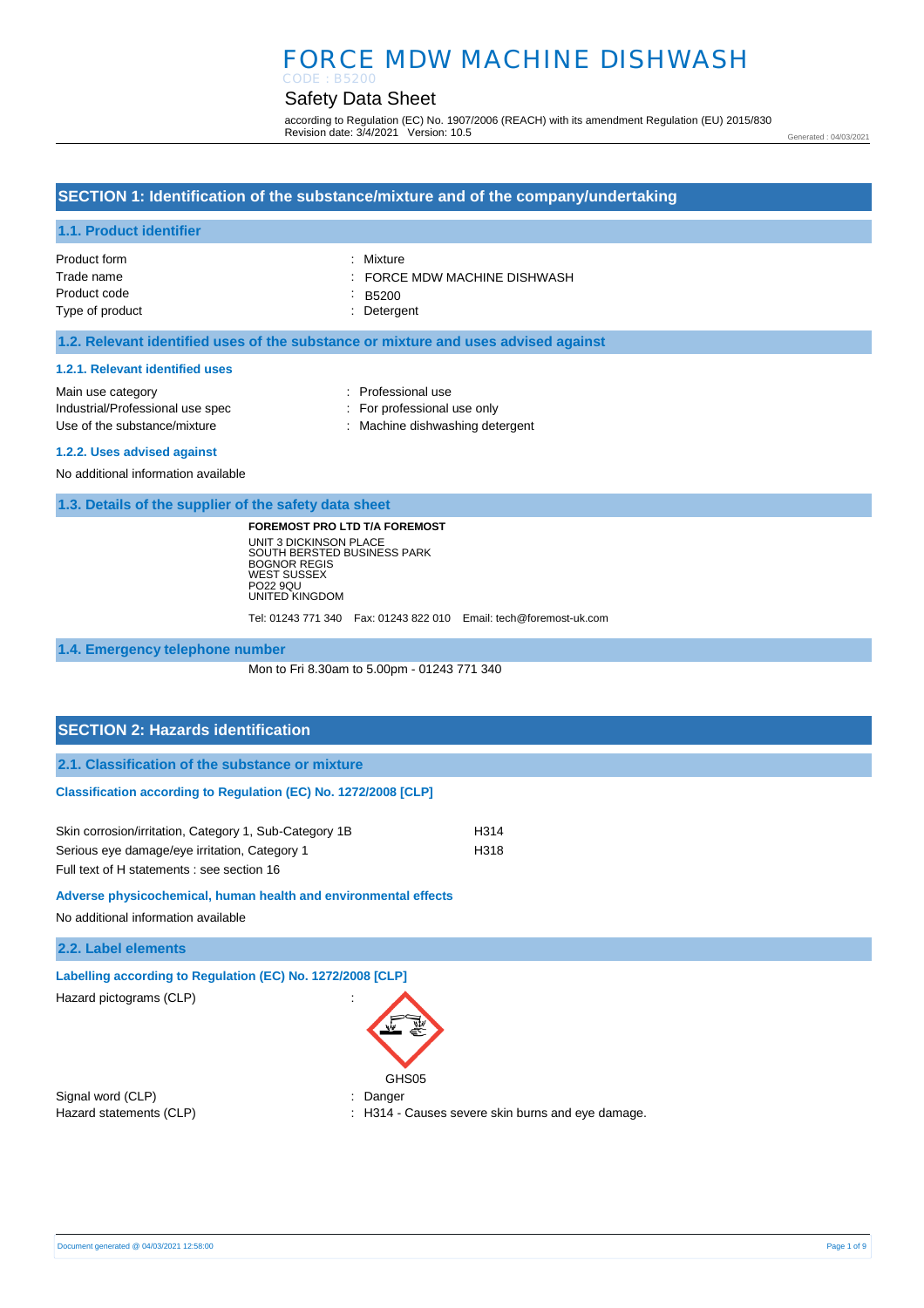### Safety Data Sheet

according to Regulation (EC) No. 1907/2006 (REACH) with its amendment Regulation (EU) 2015/830

|  | Precautionary statements (CLP) | : P264 - Wash hands thoroughly after handling.<br>P301+P330+P331 - IF SWALLOWED: Rinse mouth. Do NOT induce vomiting.<br>P303+P361+P353 - IF ON SKIN (or hair): Take off immediately all contaminated clothing.<br>Rinse skin with water or shower.<br>P305+P351+P338 - IF IN EYES: Rinse cautiously with water for several minutes. Remove<br>contact lenses, if present and easy to do. Continue rinsing.<br>P315 - Get immediate medical advice/attention.<br>P405 - Store locked up. |
|--|--------------------------------|------------------------------------------------------------------------------------------------------------------------------------------------------------------------------------------------------------------------------------------------------------------------------------------------------------------------------------------------------------------------------------------------------------------------------------------------------------------------------------------|
|--|--------------------------------|------------------------------------------------------------------------------------------------------------------------------------------------------------------------------------------------------------------------------------------------------------------------------------------------------------------------------------------------------------------------------------------------------------------------------------------------------------------------------------------|

### **2.3. Other hazards**

No additional information available

### **SECTION 3: Composition/information on ingredients**

### **3.1. Substances**

### Not applicable

### **3.2. Mixtures**

| <b>Name</b>                                                                                       | <b>Product identifier</b>                                                                               | $\%$      | <b>Classification according to</b><br><b>Regulation (EC) No.</b><br>1272/2008 [CLP] |
|---------------------------------------------------------------------------------------------------|---------------------------------------------------------------------------------------------------------|-----------|-------------------------------------------------------------------------------------|
| sodium hydroxide; caustic soda<br>substance with national workplace exposure limit(s)<br>(IE, GB) | (CAS-No.) 1310-73-2<br>(EC-No.) 215-185-5<br>(EC Index-No.) 011-002-00-6<br>(REACH-no) 01-2119457892-27 | $1 - 5$   | Skin Corr. 1A, H314                                                                 |
| N,N-dimethyldecylamine N-oxide                                                                    | (CAS-No.) 2605-79-0<br>(EC-No.) 220-020-5<br>(REACH-no) 01-2119959297-22                                | $0.1 - 1$ | Skin Irrit. 2, H315<br>Eye Dam. 1, H318<br>Aquatic Acute 1, H400                    |

| <b>Specific concentration limits:</b> |                                                                                                         |                                                                                                                                                             |
|---------------------------------------|---------------------------------------------------------------------------------------------------------|-------------------------------------------------------------------------------------------------------------------------------------------------------------|
| l Name                                | <b>Product identifier</b>                                                                               | <b>Specific concentration limits</b>                                                                                                                        |
| sodium hydroxide; caustic soda        | (CAS-No.) 1310-73-2<br>(EC-No.) 215-185-5<br>(EC Index-No.) 011-002-00-6<br>(REACH-no) 01-2119457892-27 | $(0.5 \leq C < 2)$ Skin Irrit. 2, H315<br>$(0.5 \leq C < 2)$ Eye Irrit. 2, H319<br>$(2 ≤ C < 5)$ Skin Corr. 1B, H314<br>$(5 ≤ C ≤ 100)$ Skin Corr. 1A, H314 |

### Full text of H-statements: see section 16

| <b>SECTION 4: First aid measures</b>                             |                                                                                                                                                                   |
|------------------------------------------------------------------|-------------------------------------------------------------------------------------------------------------------------------------------------------------------|
| 4.1. Description of first aid measures                           |                                                                                                                                                                   |
| First-aid measures general                                       | : Get medical advice/attention if you feel unwell.                                                                                                                |
| First-aid measures after inhalation                              | : Remove person to fresh air and keep comfortable for breathing.                                                                                                  |
| First-aid measures after skin contact                            | : Wash skin with plenty of water. Take off immediately all contaminated clothing and wash it<br>before reuse. Get medical advice/attention.                       |
| First-aid measures after eye contact                             | : Rinse cautiously with water for several minutes. Remove contact lenses, if present and easy<br>to do. Continue rinsing. Get immediate medical advice/attention. |
| First-aid measures after ingestion                               | Do NOT induce vomiting. Rinse mouth. Drink plenty of water. Get medical advice/attention.                                                                         |
| 4.2. Most important symptoms and effects, both acute and delayed |                                                                                                                                                                   |
| Symptoms/effects after inhalation                                | : May cause respiratory irritation.                                                                                                                               |
| Symptoms/effects after skin contact                              | : Burns.                                                                                                                                                          |
| Symptoms/effects after eye contact                               | : Causes serious eye damage.                                                                                                                                      |
| Symptoms/effects after ingestion                                 | : Burns.                                                                                                                                                          |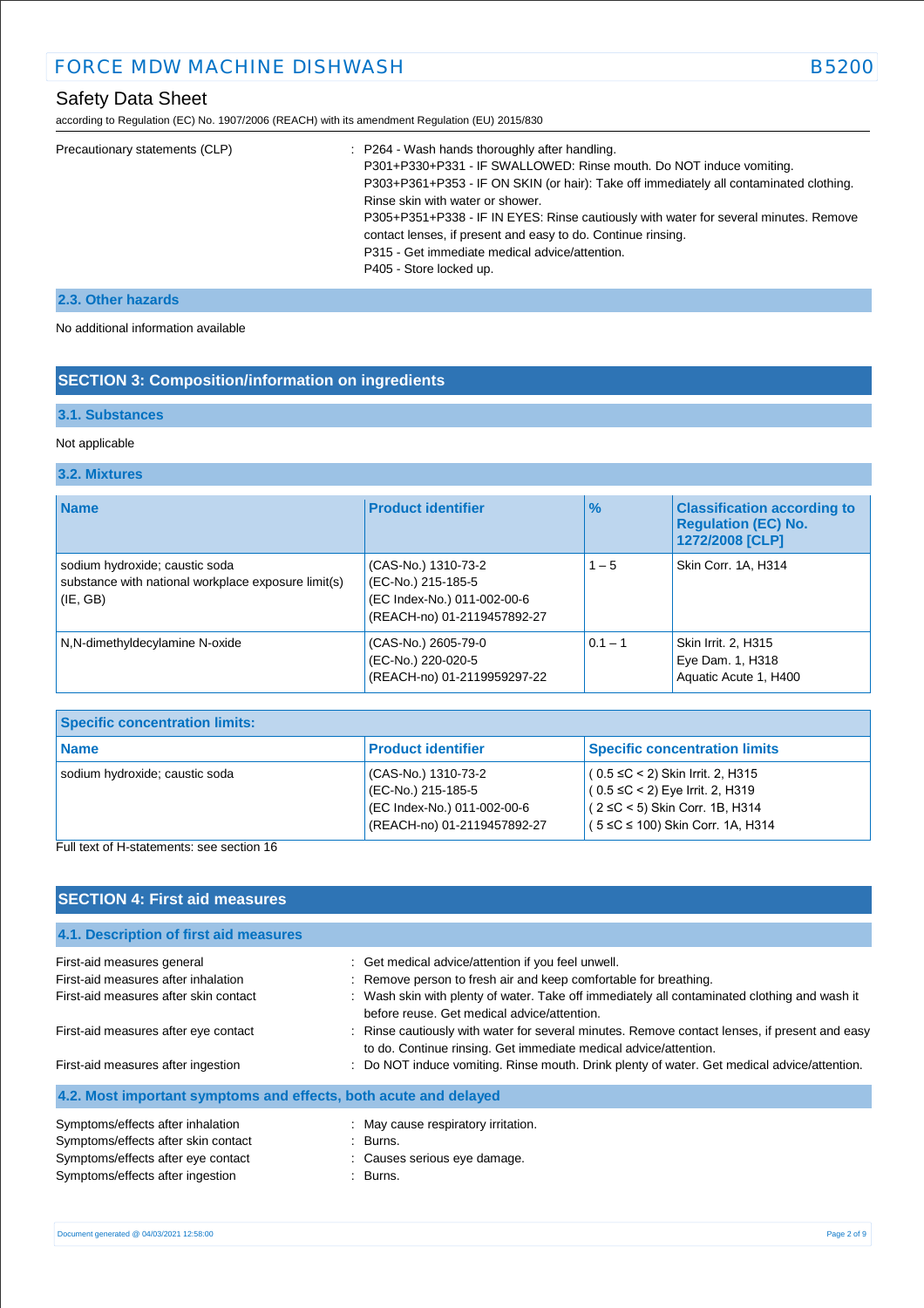### Safety Data Sheet

according to Regulation (EC) No. 1907/2006 (REACH) with its amendment Regulation (EU) 2015/830

**4.3. Indication of any immediate medical attention and special treatment needed**

Treat symptomatically.

| <b>SECTION 5: Firefighting measures</b>                    |                                     |  |
|------------------------------------------------------------|-------------------------------------|--|
| 5.1. Extinguishing media                                   |                                     |  |
| Suitable extinguishing media                               | : Carbon dioxide. Dry powder. Foam. |  |
| 5.2. Special hazards arising from the substance or mixture |                                     |  |
| Hazardous decomposition products in case of fire           | : Corrosive vapours.                |  |
| <b>5.3. Advice for firefighters</b>                        |                                     |  |

No additional information available

| <b>SECTION 6: Accidental release measures</b>             |                                                                                                                |
|-----------------------------------------------------------|----------------------------------------------------------------------------------------------------------------|
|                                                           | 6.1. Personal precautions, protective equipment and emergency procedures                                       |
| 6.1.1. For non-emergency personnel                        |                                                                                                                |
| Emergency procedures                                      | : Evacuate unnecessary personnel.                                                                              |
| 6.1.2. For emergency responders                           |                                                                                                                |
| Protective equipment                                      | Use personal protective equipment as required.                                                                 |
| <b>6.2. Environmental precautions</b>                     |                                                                                                                |
| Avoid release to the environment.                         |                                                                                                                |
| 6.3. Methods and material for containment and cleaning up |                                                                                                                |
| For containment<br>Methods for cleaning up                | Collect spillage.<br>Soak up spills with inert solids, such as clay or diatomaceous earth as soon as possible. |
|                                                           |                                                                                                                |
| 6.4. Reference to other sections                          |                                                                                                                |

For further information refer to section 8: "Exposure controls/personal protection". For further information refer to section 13.

| <b>SECTION 7: Handling and storage</b>                                                                                    |                                                                                                                                                                                                           |
|---------------------------------------------------------------------------------------------------------------------------|-----------------------------------------------------------------------------------------------------------------------------------------------------------------------------------------------------------|
| 7.1. Precautions for safe handling                                                                                        |                                                                                                                                                                                                           |
| Precautions for safe handling<br>Hygiene measures                                                                         | : Avoid contact with skin and eyes.<br>: Do not eat, drink or smoke when using this product.                                                                                                              |
| 7.2. Conditions for safe storage, including any incompatibilities                                                         |                                                                                                                                                                                                           |
| Technical measures<br>Storage conditions<br>Incompatible products<br>Incompatible materials<br>Special rules on packaging | : Does not require any specific or particular technical measures.<br>: Keep container closed when not in use.<br>Oxidizing agent. Strong acids.<br>÷.<br>Metals.<br>÷<br>Keep only in original container. |
| 7.3. Specific end use(s)                                                                                                  |                                                                                                                                                                                                           |

No additional information available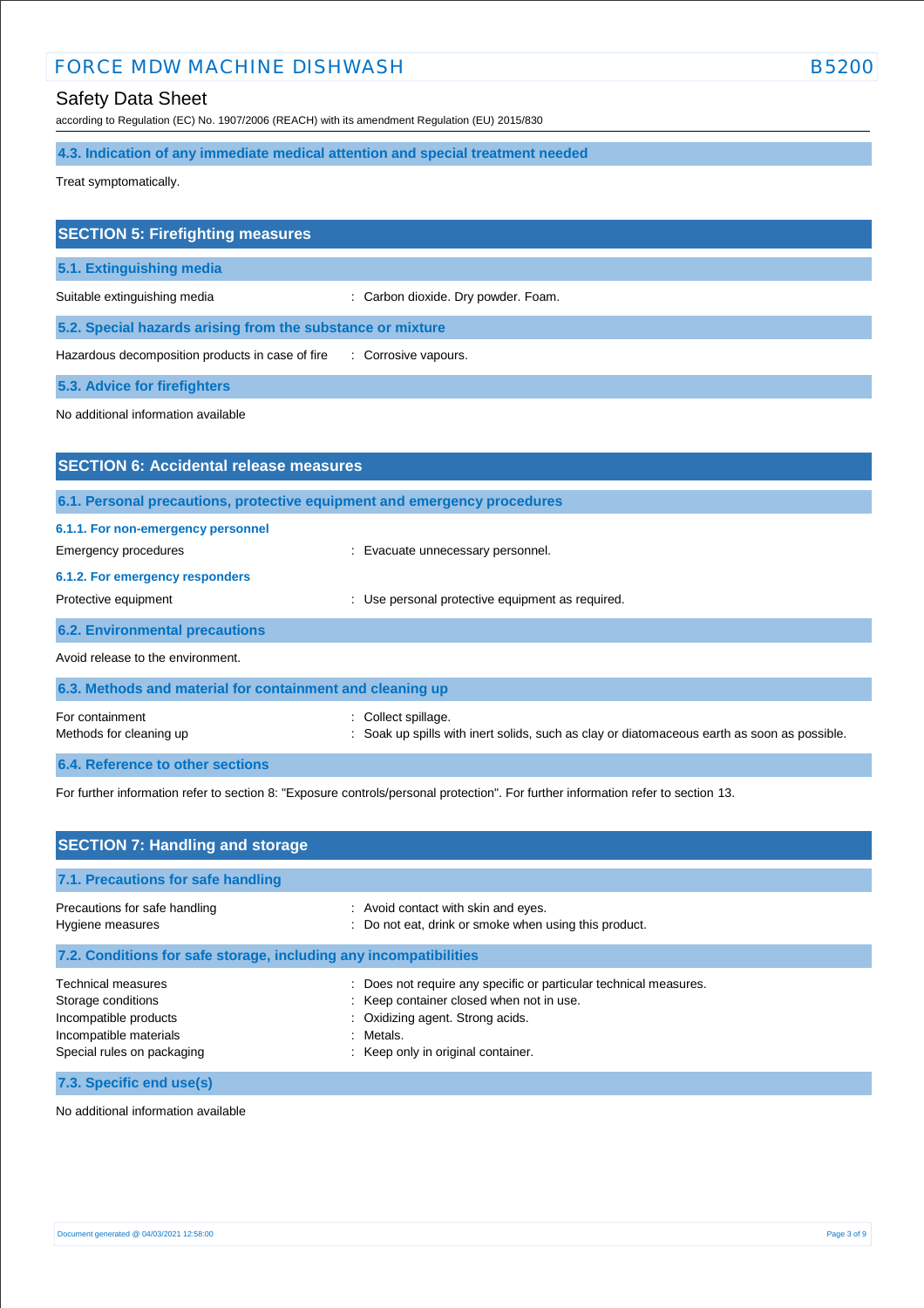### Safety Data Sheet

according to Regulation (EC) No. 1907/2006 (REACH) with its amendment Regulation (EU) 2015/830

### **SECTION 8: Exposure controls/personal protection**

#### **8.1. Control parameters**

### **8.1.1 National occupational exposure and biological limit values**

| sodium hydroxide; caustic soda (1310-73-2)           |                    |  |
|------------------------------------------------------|--------------------|--|
| <b>Ireland - Occupational Exposure Limits</b>        |                    |  |
| Local name                                           | Sodium hydroxide   |  |
| <b>OEL STEL</b>                                      | $2 \text{ mg/m}^3$ |  |
| <b>United Kingdom - Occupational Exposure Limits</b> |                    |  |
| Local name                                           | Sodium hydroxide   |  |
| <b>WEL STEL (OEL STEL)</b>                           | $2 \text{ mg/m}^3$ |  |

### **8.1.2. Recommended monitoring procedures**

No additional information available

#### **8.1.3. Air contaminants formed**

No additional information available

#### **8.1.4. DNEL and PNEC**

No additional information available

#### **8.1.5. Control banding**

No additional information available

**8.2. Exposure controls**

#### **8.2.1. Appropriate engineering controls**

No additional information available

### **8.2.2. Personal protection equipment**

**Personal protective equipment symbol(s):**



#### **8.2.2.1. Eye and face protection**

| Eye protection:        |  |
|------------------------|--|
| Safety glasses. EN 166 |  |
|                        |  |

### **8.2.2.2. Skin protection**

#### **Skin and body protection:**

Not required for normal conditions of use

#### **Hand protection:**

Chemical resistant gloves (according to European standard EN 374 or equivalent). Nitrile rubber gloves

#### **Other skin protection**

#### **Materials for protective clothing:**

Not required for normal conditions of use

### **8.2.2.3. Respiratory protection**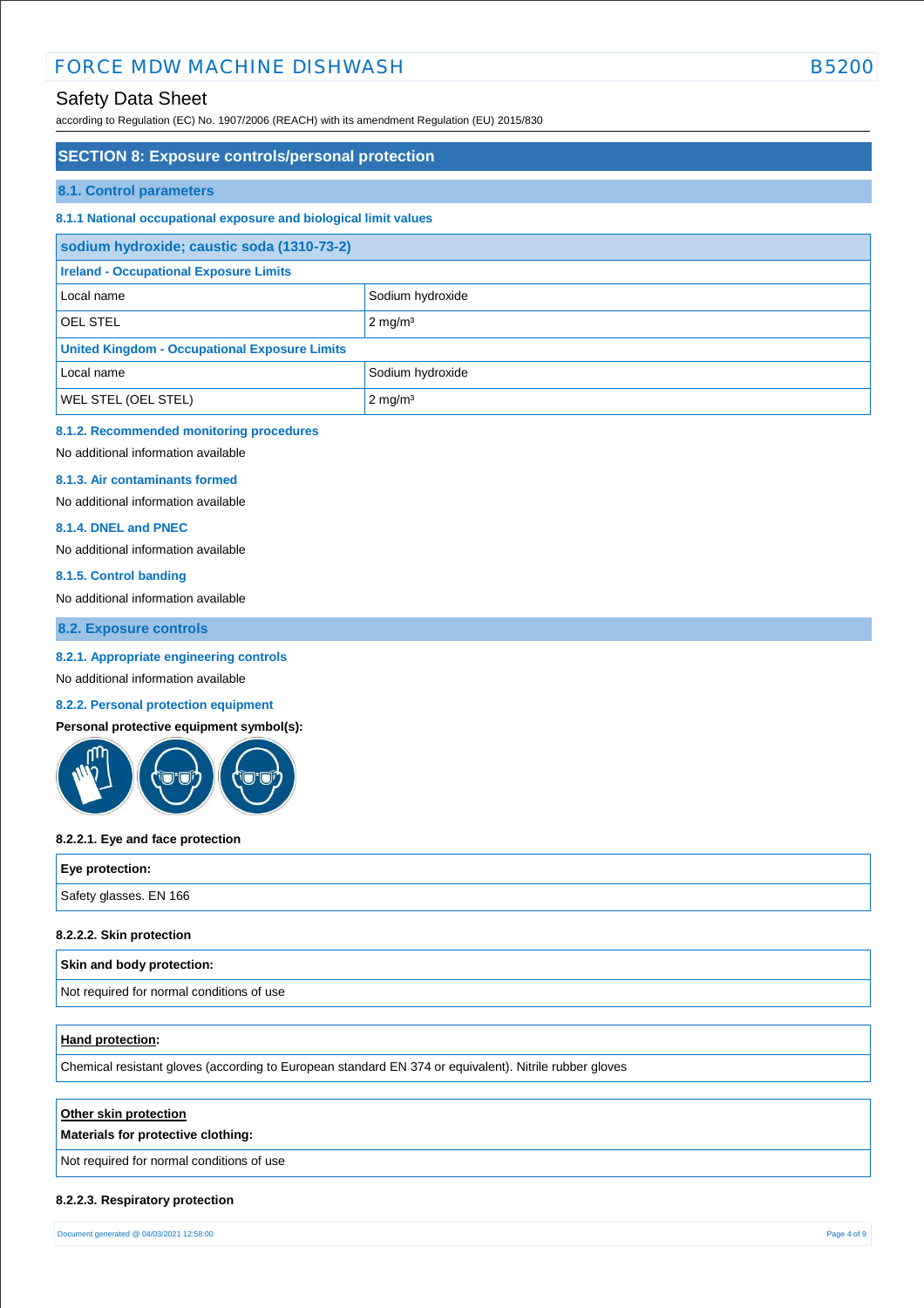### Safety Data Sheet

according to Regulation (EC) No. 1907/2006 (REACH) with its amendment Regulation (EU) 2015/830

#### **Respiratory protection:**

Not required for normal conditions of use

#### **8.2.2.4. Thermal hazards**

No additional information available

**8.2.3. Environmental exposure controls** 

No additional information available

### **SECTION 9: Physical and chemical properties**

### **9.1. Information on basic physical and chemical properties**

| Physical state                                  | Liquid            |
|-------------------------------------------------|-------------------|
| Appearance                                      | Liquid.           |
| Colour                                          | Colourless.       |
| Odour                                           | odourless.        |
| Odour threshold                                 | No data available |
| рH                                              | 13                |
| Relative evaporation rate (butylacetate=1)      | No data available |
| Melting point                                   | No data available |
| Freezing point                                  | No data available |
| Boiling point                                   | $\geq$ 100 °C     |
| Flash point                                     | No data available |
| Auto-ignition temperature                       | No data available |
| Decomposition temperature                       | No data available |
| Flammability (solid, gas)                       | No data available |
| Vapour pressure                                 | No data available |
| Relative vapour density at 20 °C                | No data available |
| Relative density                                | 1.08              |
| Solubility                                      | Soluble in water. |
| Partition coefficient n-octanol/water (Log Pow) | No data available |
| Viscosity, kinematic                            | No data available |
| Viscosity, dynamic                              | No data available |
| Explosive properties                            | No data available |
| Oxidising properties                            | No data available |
| <b>Explosive limits</b>                         | No data available |
|                                                 |                   |

#### **9.2. Other information**

No additional information available

### **SECTION 10: Stability and reactivity**

#### **10.1. Reactivity**

The product is non-reactive under normal conditions of use, storage and transport.

### **10.2. Chemical stability**

Stable under normal conditions of use.

**10.3. Possibility of hazardous reactions**

No dangerous reactions known under normal conditions of use.

### **10.4. Conditions to avoid**

None under recommended storage and handling conditions (see section 7).

### **10.5. Incompatible materials**

#### Metals. Acids.

Document generated @ 04/03/2021 12:58:00 Page 5 of 9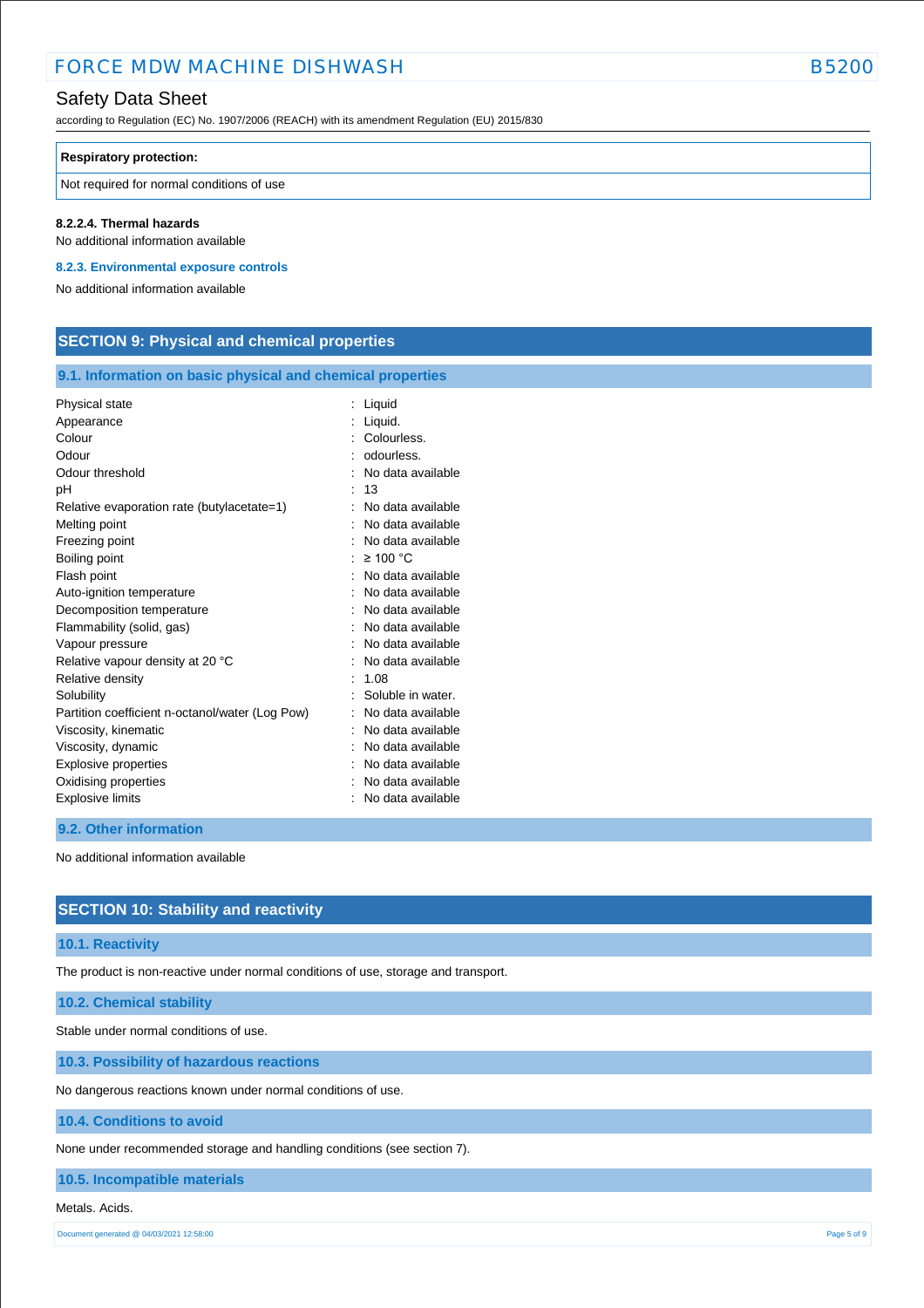### Safety Data Sheet

according to Regulation (EC) No. 1907/2006 (REACH) with its amendment Regulation (EU) 2015/830

## **10.6. Hazardous decomposition products**

Under normal conditions of storage and use, hazardous decomposition products should not be produced.

| <b>SECTION 11: Toxicological information</b><br>11.1 Information on toxicological effects |                                                              |  |  |  |
|-------------------------------------------------------------------------------------------|--------------------------------------------------------------|--|--|--|
|                                                                                           |                                                              |  |  |  |
| Acute toxicity (dermal)                                                                   | Not classified                                               |  |  |  |
| Acute toxicity (inhalation)                                                               | : Not classified                                             |  |  |  |
| Skin corrosion/irritation                                                                 | Causes severe skin burns.<br>÷<br>pH: 13                     |  |  |  |
| Serious eye damage/irritation                                                             | Causes serious eye damage.<br>$\ddot{\phantom{a}}$<br>pH: 13 |  |  |  |
| Respiratory or skin sensitisation                                                         | : Not classified                                             |  |  |  |
| Germ cell mutagenicity                                                                    | : Not classified                                             |  |  |  |
| Carcinogenicity                                                                           | : Not classified                                             |  |  |  |
| Reproductive toxicity                                                                     | Not classified<br>÷                                          |  |  |  |
| STOT-single exposure                                                                      | : Not classified                                             |  |  |  |
| STOT-repeated exposure                                                                    | Not classified<br>÷                                          |  |  |  |
| Aspiration hazard                                                                         | : Not classified                                             |  |  |  |

| <b>SECTION 12: Ecological information</b>                                                                                                                           |                     |  |  |
|---------------------------------------------------------------------------------------------------------------------------------------------------------------------|---------------------|--|--|
| 12.1. Toxicity                                                                                                                                                      |                     |  |  |
| Hazardous to the aquatic environment, short-term<br>: Not classified<br>(acute)<br>Hazardous to the aquatic environment, long-term<br>: Not classified<br>(chronic) |                     |  |  |
| sodium hydroxide; caustic soda (1310-73-2)                                                                                                                          |                     |  |  |
| LC50 - Fish [1]                                                                                                                                                     | $> 35$ mg/l         |  |  |
| EC50 - Other aquatic organisms [1]                                                                                                                                  | > 33 mg/l waterflea |  |  |
| 12.2. Persistence and degradability<br>No additional information available                                                                                          |                     |  |  |
| 12.3. Bioaccumulative potential                                                                                                                                     |                     |  |  |
| sodium hydroxide; caustic soda (1310-73-2)                                                                                                                          |                     |  |  |
| Partition coefficient n-octanol/water (Log Pow)                                                                                                                     | $-3.88$             |  |  |
| N,N-dimethyldecylamine N-oxide (2605-79-0)<br>Partition coefficient n-octanol/water (Log Pow)                                                                       | 3.69                |  |  |
|                                                                                                                                                                     |                     |  |  |
| 12.4. Mobility in soil                                                                                                                                              |                     |  |  |
| No additional information available                                                                                                                                 |                     |  |  |
| 12.5. Results of PBT and vPvB assessment                                                                                                                            |                     |  |  |
| No additional information available                                                                                                                                 |                     |  |  |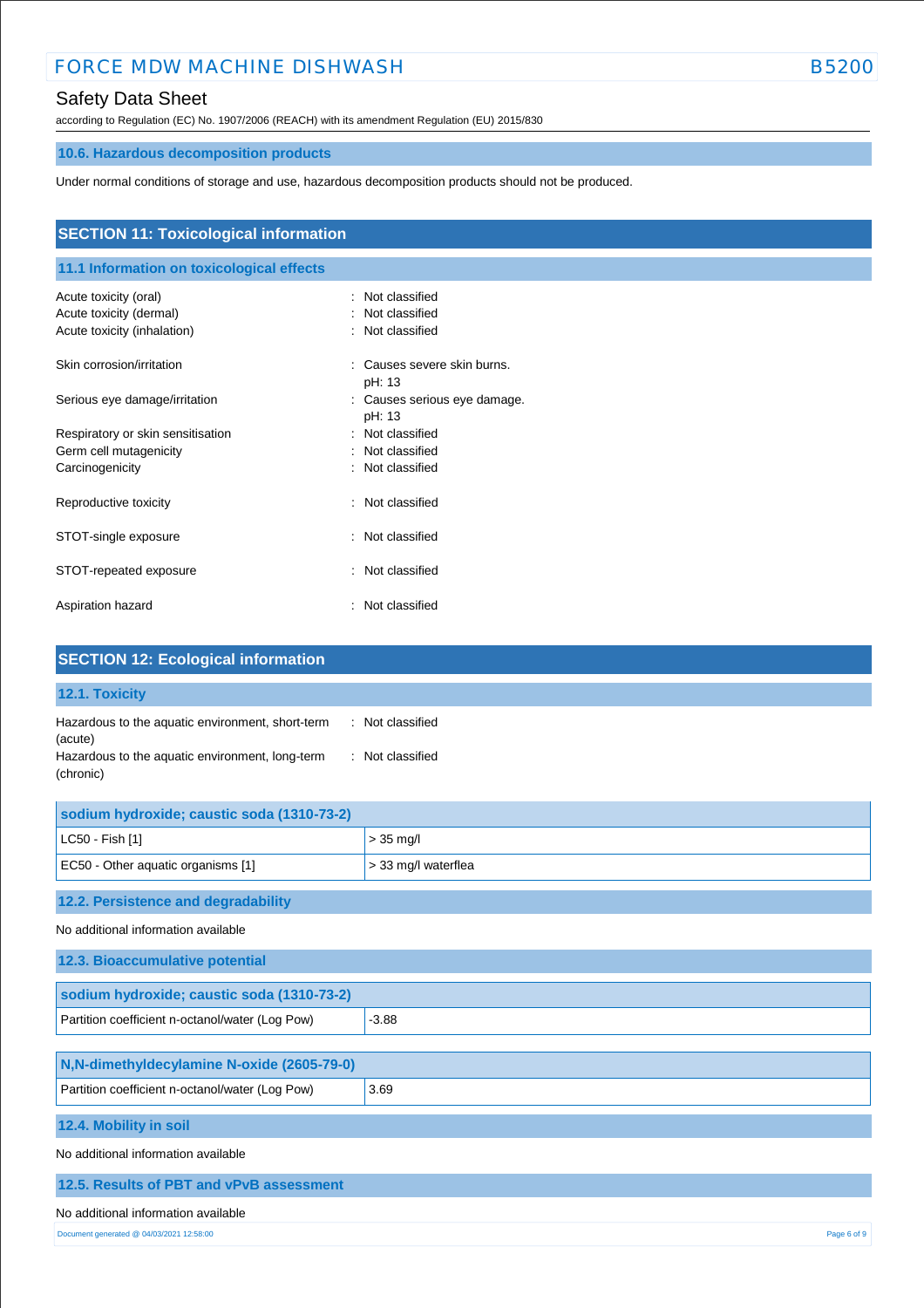### Safety Data Sheet

according to Regulation (EC) No. 1907/2006 (REACH) with its amendment Regulation (EU) 2015/830

### **12.6. Other adverse effects**

No additional information available

### **SECTION 13: Disposal considerations**

**13.1. Waste treatment methods**

No additional information available

### **SECTION 14: Transport information**

In accordance with ADR / IMDG / IATA

| 14.1 UN number                                                                                                                                                                                                     |                                                                                                                                                                                                                                       |             |
|--------------------------------------------------------------------------------------------------------------------------------------------------------------------------------------------------------------------|---------------------------------------------------------------------------------------------------------------------------------------------------------------------------------------------------------------------------------------|-------------|
| UN-No. (ADR)<br>UN-No. (IMDG)<br>UN-No. (IATA)                                                                                                                                                                     | : UN 1824<br><b>UN 1824</b><br>: UN 1824                                                                                                                                                                                              |             |
| 14.2. UN proper shipping name                                                                                                                                                                                      |                                                                                                                                                                                                                                       |             |
| Proper Shipping Name (ADR)<br>Proper Shipping Name (IMDG)<br>Proper Shipping Name (IATA)<br>Transport document description (ADR)<br>Transport document description (IMDG)<br>Transport document description (IATA) | SODIUM HYDROXIDE SOLUTION<br>SODIUM HYDROXIDE SOLUTION<br>Sodium hydroxide solution<br>: UN 1824 SODIUM HYDROXIDE SOLUTION, 8, III, (E)<br>: UN 1824 SODIUM HYDROXIDE SOLUTION, 8, III<br>: UN 1824 Sodium hydroxide solution, 8, III |             |
| 14.3. Transport hazard class(es)                                                                                                                                                                                   |                                                                                                                                                                                                                                       |             |
| <b>ADR</b><br>Transport hazard class(es) (ADR)<br>Danger labels (ADR)                                                                                                                                              | $\therefore$ 8<br>$\therefore$ 8                                                                                                                                                                                                      |             |
|                                                                                                                                                                                                                    |                                                                                                                                                                                                                                       |             |
| <b>IMDG</b><br>Transport hazard class(es) (IMDG)<br>Danger labels (IMDG)                                                                                                                                           | : 8<br>$\therefore$ 8                                                                                                                                                                                                                 |             |
|                                                                                                                                                                                                                    |                                                                                                                                                                                                                                       |             |
| IATA                                                                                                                                                                                                               |                                                                                                                                                                                                                                       |             |
| Transport hazard class(es) (IATA)<br>Danger labels (IATA)                                                                                                                                                          | $\therefore$ 8<br>$\therefore$ 8                                                                                                                                                                                                      |             |
|                                                                                                                                                                                                                    |                                                                                                                                                                                                                                       |             |
| 14.4. Packing group                                                                                                                                                                                                |                                                                                                                                                                                                                                       |             |
| Packing group (ADR)                                                                                                                                                                                                | $\pm$ 111                                                                                                                                                                                                                             |             |
| Document generated @ 04/03/2021 12:58:00                                                                                                                                                                           |                                                                                                                                                                                                                                       | Page 7 of 9 |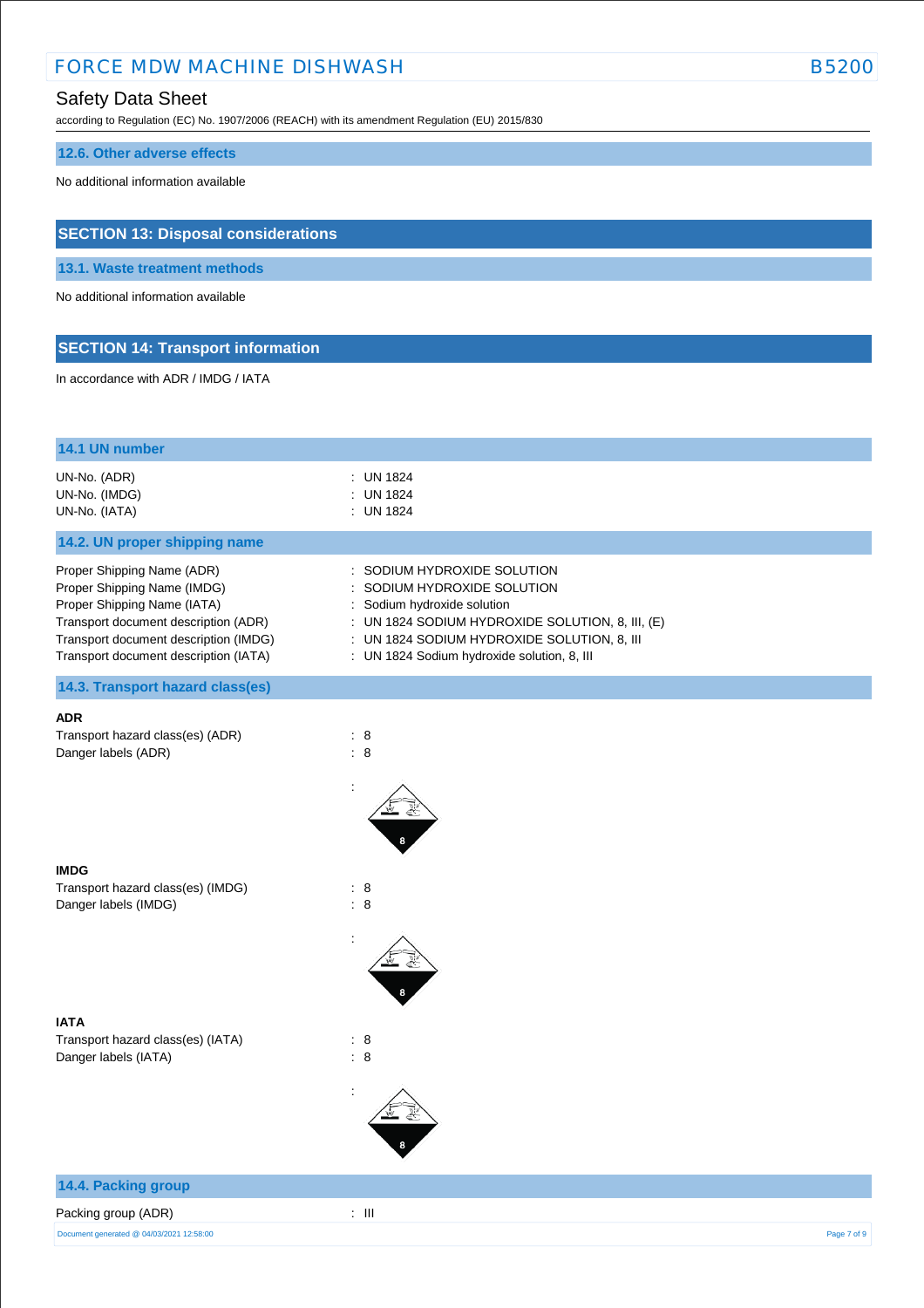| <b>FORCE MDW MACHINE DISHWASH</b>                                                                                                                                                                                                                                                                                                                                                                                                                                                                    |                                                                                                                                               |  |
|------------------------------------------------------------------------------------------------------------------------------------------------------------------------------------------------------------------------------------------------------------------------------------------------------------------------------------------------------------------------------------------------------------------------------------------------------------------------------------------------------|-----------------------------------------------------------------------------------------------------------------------------------------------|--|
| <b>Safety Data Sheet</b><br>according to Regulation (EC) No. 1907/2006 (REACH) with its amendment Regulation (EU) 2015/830                                                                                                                                                                                                                                                                                                                                                                           |                                                                                                                                               |  |
| Packing group (IMDG)<br>Packing group (IATA)                                                                                                                                                                                                                                                                                                                                                                                                                                                         | $\therefore$ $\blacksquare$<br>$\therefore$ III                                                                                               |  |
| <b>14.5. Environmental hazards</b>                                                                                                                                                                                                                                                                                                                                                                                                                                                                   |                                                                                                                                               |  |
| Dangerous for the environment<br>Marine pollutant<br>Other information                                                                                                                                                                                                                                                                                                                                                                                                                               | : No<br>: No<br>: No supplementary information available                                                                                      |  |
| 14.6. Special precautions for user                                                                                                                                                                                                                                                                                                                                                                                                                                                                   |                                                                                                                                               |  |
| <b>Overland transport</b><br>Classification code (ADR)<br>Limited quantities (ADR)<br>Excepted quantities (ADR)<br>Packing instructions (ADR)<br>Mixed packing provisions (ADR)<br>Portable tank and bulk container instructions (ADR)<br>Portable tank and bulk container special provisions<br>(ADR)<br>Tank code (ADR)<br>Vehicle for tank carriage<br>Transport category (ADR)<br>Special provisions for carriage - Packages (ADR)<br>Hazard identification number (Kemler No.)<br>Orange plates | : C5<br>: 51<br>: E1<br>P001, IBC03, LP01, R001<br>: MP19<br>$\therefore$ T4<br>$:$ TP1<br>: L4BN<br>: AT<br>3<br>: V12<br>: 80<br>80<br>1824 |  |
| Tunnel restriction code (ADR)                                                                                                                                                                                                                                                                                                                                                                                                                                                                        | E                                                                                                                                             |  |
| EAC code                                                                                                                                                                                                                                                                                                                                                                                                                                                                                             | : 2R                                                                                                                                          |  |
| <b>Transport by sea</b><br>Special provisions (IMDG)<br>Limited quantities (IMDG)<br>Excepted quantities (IMDG)<br>Packing instructions (IMDG)<br>IBC packing instructions (IMDG)<br>Tank instructions (IMDG)<br>Tank special provisions (IMDG)<br>EmS-No. (Fire)<br>EmS-No. (Spillage)<br>Stowage category (IMDG)                                                                                                                                                                                   | : 223<br>: 5L<br>$E = 1$<br>: P001, LP01<br>: IBC03<br>: T4<br>$:$ TP1<br>$: F-A$<br>$: S-B$<br>$\therefore$ A                                |  |
| Air transport                                                                                                                                                                                                                                                                                                                                                                                                                                                                                        |                                                                                                                                               |  |
| PCA Excepted quantities (IATA)<br>PCA Limited quantities (IATA)<br>PCA limited quantity max net quantity (IATA)<br>PCA packing instructions (IATA)<br>PCA max net quantity (IATA)<br>CAO packing instructions (IATA)<br>CAO max net quantity (IATA)<br>Special provisions (IATA)                                                                                                                                                                                                                     | $\therefore$ E1<br>: Y841<br>: 1L<br>: 852<br>: 5L<br>: 856<br>: 60L<br>: A3                                                                  |  |
| ERG code (IATA)                                                                                                                                                                                                                                                                                                                                                                                                                                                                                      | : 8L                                                                                                                                          |  |

### **14.7. Transport in bulk according to Annex II of Marpol and the IBC Code**

IBC code : Not applicable.

### **SECTION 15: Regulatory information**

### **15.1. Safety, health and environmental regulations/legislation specific for the substance or mixture**

### **15.1.1. EU-Regulations**

Contains no REACH substances with Annex XVII restrictions

Document generated @ 04/03/2021 12:58:00 Page 8 of 9